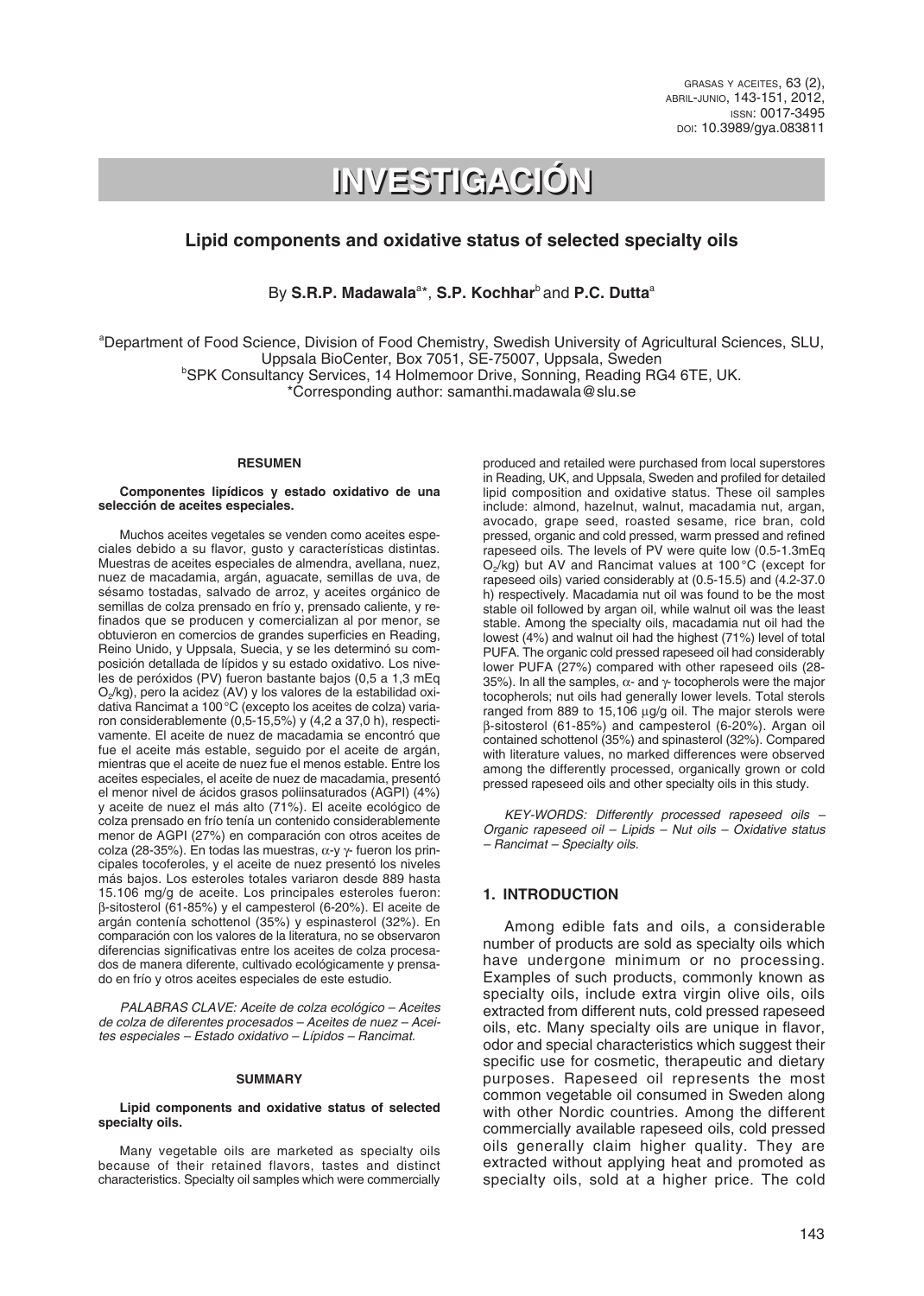pressed oil products may contain both pro- and antioxidative compounds and that would affect the quality of these oils (Pekkarinen *et al.*, 1998).

The general perception of consumers is that foods grown organically and subjected to less processing are better and healthier and thus cold pressed oil is an appealing choice since no solvents and no further processing other than filtering are involved (Koski *et al*., 2002). Studies reveal that organic crops tend to contain higher dry matter, certain minerals, antioxidants (phenols, resveratrol) and lower amounts of nitrates, residues of toxic chemical pesticides, fungicides and herbicides compared with conventionally grown crops (Lairon, 2010). In order to comply with these trends and environmental concerns, the edible fats and oils industries are also developing milder processing conditions (Jung *et al.*, 2009).

Extensive studies have shown that plant sterols and stanols reduce total- and LDL- cholesterol levels in humans (Normen *et al.*, 2004). Through a study with home prepared foods in real-life conditions, it has been found that part of the beneficial effects of the enhanced Mediterranean diet on the lipid profile is due to an increased consumption of phytosterols and other constituents which might be bioactive even in small amounts in their natural food matrix (Escurriol *et al.*, 2009). Natural oils are also preferred due to higher levels of other bioactive components such as squalene, tocopherols and tocotrienols compared with their processed counterparts. Beyond the active role of  $\alpha$ -tocopherol, it has been found that  $\gamma$ -and  $\delta$ -tocopherols and tocotrienols have a specific pharmaco dynamic profile due to their different metabolic patterns (Franke *et al.*, 2007). For studying the overall quality of oil, the parameters such as detailed fatty acid composition, content and composition of unsaponifiables (sterols, tocopherols, etc.) and oxidative status and stability are generally assessed. The stability of oil is important for nutritional and functional quality as well as for its organoleptic properties.

Studies on the effects of minor oil components on oxidative status for differently processed rapeseed oils are scarce (Pekkarinen *et al.*, 1998, Koski *et al.*, 2002). To our knowledge, no published data on minor lipid components is available for commercially available, organically grown, cold pressed rapeseed oil. The main objective of this study was to evaluate the oxidative status and stability of selected specialty oils commercially available in the UK, commercial samples of differently processed rapeseed oils, and organic and cold pressed rapeseed oils collected in Sweden in relation to their fatty acid profiles and minor antioxidant components.

#### **2. MATERIALS AND METHODS**

#### **2.1. Materials**

Five different cold pressed, one ecological and cold pressed, one warm pressed and one fully refined commercial rapeseed oil were purchased from a retail market in Uppsala, Sweden. They are marketed under the following brand names and producers:. extra fine cold pressed rapeseed oil (cold-pressed 1), Arvid Nordquist, Solna, Sweden; Swedish cold pressed rapeseed oil (cold pressed 2), ICA AB, Solna, Sweden; cold pressed extra virgin rapeseed oil (cold pressed 3), Druvan, Eslöv, Sweden; ZETA (Fyllig & Nötig) Swedish cold pressed rapeseed oil (cold pressed 4), Luca & Di Luca AB, Stockholm, Sweden; ZETA (mild & blommig) Swedish cold pressed rapeseed oil (cold pressed 5), Luca & Di Luca AB, Stockholm, Sweden; ICA Rapeseed oil (fully refined), ICA Handlarnas AB, Solna, Sweden; ICA organic Swedish cold pressed rapeseed oil (organic), Ektek Oil AB, Järfälla, Sweden; warm pressed rapeseed oil (warm pressed), Druvan, Eslöv, Sweden. Specialty oil samples of almond, hazelnut, walnut, macadamia nut, argan, avocado, grape seed, roasted sesame and rice bran oils were purchased from local retail superstores in Reading, UK, and were provided by SPK Consultancy Services, Reading, UK.

## **2.2. Determination of peroxide value (PV)**

Approximately 0.02g of lipid sample in triplicate were used to analyze PV following the IDF standard method 7A (1991).

#### **2.3. Determination of** *p***-anisidine value (AV)**

AV was determined using 2.5 g oil in triplicate according to the published method of the IUPAC (1987).

## **2.4. Determination of oxidation stability by Rancimat**

The Oxidation stability of the oils was measured using 2.5 g oil sample in duplicate as described previously by Savage *et al.* (1997), except that accelerated oxidation was performed at 100°C and 20L/h air flow rate using a Rancimat 679 (Metrohm, Herisau, Switzerland).

#### **2.5. Analysis of fatty acid methyl esters (FAME)**

Preparation of FAME was done using 10 mg oil samples and analyzed by capillary column GC according to the published method (Azadmard-Damirchi and Dutta, 2008).

#### **2.6. Analysis of tocopherols and tocotrienols**

Tocopherols and tocotrienols were analyed by direct injection of the oil samples dissolved in HPLC grade heptane (ca.10mg/ml) using an HPLC coupled to a fluorescence detector according to the method published previously (Azadmard-Damirchiand Dutta, 2008).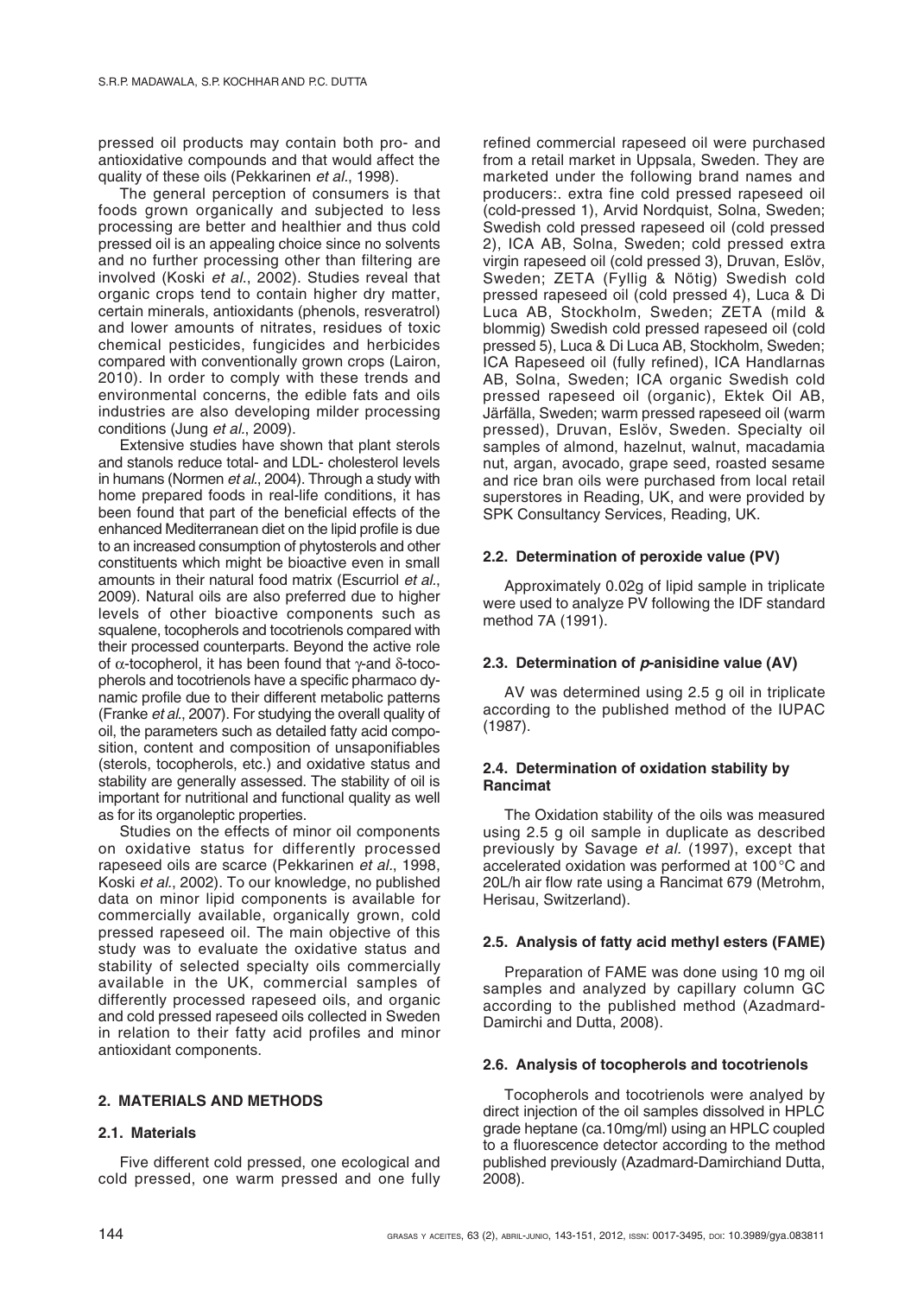## **2.7. Analysis of sterols by GC and GC-MS**

The Trimethylsilylether derivatives of sterols after saponification of the oil samples (ca. 20 mg) were determined by capillary column GC using  $5\alpha$ -cholestane as internal standard according to the published method (Azadmard-Damirchi and Dutta, 2008). Confirmation of the sterol structures was made with GC-MS using a GC 8000 Top Series GC and an AS800 auto sampler (CE Instruments, Thermo Quest Italia S.P.A., MI, Italy) coupled to a Voyager mass spectrometer with Xcalibur version 1.2 (Finnigan, Thermo Quest, Manchester, UK). The column and conditions used were the same as for the GC.

## **3. RESULTS AND DISCUSSION**

## **3.1. Fatty acid composition**

The fatty acid profile of the different specialty oils is presented in Table 1. The high polyunsaturated fatty acid (PUFA) contents (71 and 69% respectively) observed in walnut and grape seed oil explained the low oxidative stability of these oils. Oleic acid (18:1) was the predominant fatty acid in all the oils except for the walnut and grape seed oils in which linoleic acid (18:2) was observed at higher levels. Walnut oil had a significantly high amount of linolenic acid (18:3) which was 10.4% compared with 0.3% in grape seed oil. Macadamia nut, hazelnut, avocado, almond and rapeseed oils showed the highest levels of monounsaturated fatty acids (MUFA). Macadamia nut oil contained 18% palmitoleic acid (16:1) which was not common in many specialty oils. According to the published literature (Charrouf and Guillaume, 2008; Crews *et al.*, 2005, 2005, 2006; Dubois *et al.*, 2007; Kochhar, 2002; Lu *et al.*, 2009; Maguire *et al.*, 2004; Rubio *et al.*, 2009; Savage *et al.*, 1997, 1999), in all the oils tested, SFA (saturated fatty acid) levels were comparatively low except for rice bran and argan oil. Among differently processed rapeseed oils, the level of SFA was very similar 6-7%. MUFA varied from 59-66% with oleic acid being the dominant one. The PUFA contents in these samples varied from 28-35% and linoleic acid was observed as the dominant fatty acid (18-22%), and the linolenic acid content varied from 8-12%. Organic cold pressed rapeseed oil had a bit higher level at 18:1 (62%) compared with the other rapeseed oils (54-61%). This higher level of oleic acid was compensated by the lower levels of 18:2 (18%) and 18:3 (8%). The ranges of these fatty acids in the other rapeseed oil samples were (18 -22%) and (8- 12%), respectively. All the rapeseed oil samples had relatively higher levels of vaccenic acid (3-4%) compared with other specialty oils, as shown in Table 1. The fatty acid profiles observed for different brands of rapeseed oils were generally uniform and concur with the published data (Dubois *et al.*, 2007; Koski *et al.*, 2002). No data is known to our knowledge on fatty acids in organic rapeseed oil, however, a previous study has shown that the level of oleic acid was higher in organic virgin olive oil (Gutiérrez *et al.*, 1999). We did not make any effort to identify *trans* fatty acids in the samples. If there were any *trans* fatty acids present in some samples those are presented under the column "Others" in Table 1. It has been reported that minor amounts of *trans* fatty acids are present in commercially refined edible oils. The authors have cautioned that deodorization temperature is critical to minimize the formation of *trans* fatty acids in oils containing high amounts of polyunsaturated fatty acids (Tasan *et al.*, 2011).

## **3.2. Tocopherol (Tp) and tocotrienol (Tt<sub>3</sub>) content**

The contents of different isomers of tocopherol (Tp) and tocotrienol (Tt<sub>3</sub>) in the different specialty oil samples showed wide variations (Table 2).  $\alpha$ -Tp and  $\gamma$ - Tp were the main isomers present in all the specialty oil samples. In almond, hazelnut, avocado and grape seed oils, the predominant isomer was  $\alpha$ -Tp, while  $\gamma$ -Tp was predominant in all the other samples. Among the different tree nut oils, macadamia nut oil showed the lowest  $T_p$  and  $T_{t_3}$ and the total tocopherol level was only 54  $\mu$ g/g oil. This was comparable with the data published by Kaijser *et al.* (2000).

In accordance with the data published by Crews *et al.* (2006), only  $\gamma$ -Tp could be detected in roasted sesame oil. According to Kochhar (2002), the Tp in crude sesame oils can vary from 400-700 µg/g of which  $\gamma$ -Tp is predominant along with a small proportion of  $\delta$ -Tp. The roasting of sesame seeds improves the oxidation stability of its oil and thereby protects antioxidant compounds like tocopherols in the oil.

The highest  $\text{It}_3$  levels were observed in rice bran and grape seed oil. The different levels of different Tp observed in argan oil were well in accordance with the data published previously by Khallouki *et al.* (2003). The relatively high stability of rice bran oil is most likely due to the combined effect of oryzanol, phytosterols, squalene, tocopherols and tocotrienols, while the stability of roasted sesame oil is due to the higher antioxidant activity of the sesamol formed from sesamolin during roasting and the high level of potent γ-tocopherol antioxidants (Kochhar, 2002).

Among the specialty samples investigated, hazelnut oil and macadamia nut oil contained  $\alpha$ -Tt<sub>3</sub>, whereas ricebran oil and roasted sesame oils contained high amounts of both  $\alpha$ -Tt<sub>3</sub> and  $\gamma$ -Tt<sub>3</sub> (Table 2). The literature values concerning total tocopherols in sesame oils vary widely ranging from 88-1609 µg/g oil (Kochhar, 2002). The total tocol content in ricebran oil in our study (567 µg/g) is in good agreement with this data and Abidi (2003). In walnut oil,  $\gamma$ - and  $\delta$ -Tp contents were in accordance with the data published by Crews *et al.* (2005) except for  $\alpha$ -Tp. The predominant isomer  $\gamma$ -Tp represents 69% of the total tocol contents (373 µg/g) which is a similar finding to published data (Crews *et al.*, 2005; Miraliakbari and Shahidi, 2008).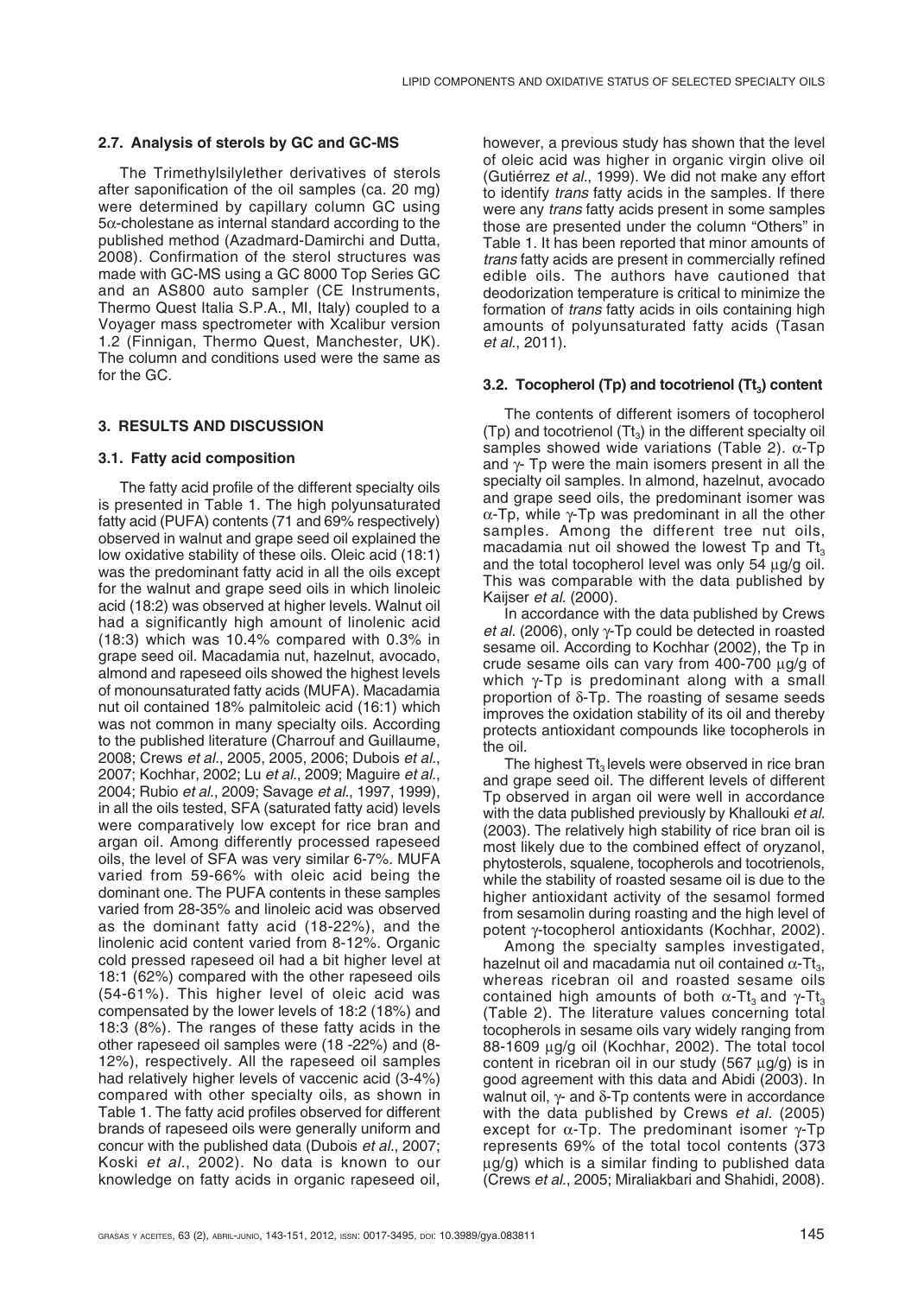|                                                |               |                   |                                                 | Composit         |                                              | tion of fatty acids (%       | $\pm$                                | SD) in different                                                 | specialty                                    | oils                                                              |                                          |                                                  |                                                                   |                                                     |
|------------------------------------------------|---------------|-------------------|-------------------------------------------------|------------------|----------------------------------------------|------------------------------|--------------------------------------|------------------------------------------------------------------|----------------------------------------------|-------------------------------------------------------------------|------------------------------------------|--------------------------------------------------|-------------------------------------------------------------------|-----------------------------------------------------|
| Sample                                         | 14:0          | 16:0              | 18:0                                            | <b>20:0</b>      | Total<br>SFA <sup>ª</sup>                    | 16:1                         | (Oleic)<br>18:1                      | (Vaccenic)<br>18:1                                               | <b>20:1</b>                                  | <b>MUFA</b> <sup>b</sup><br><b>Total</b>                          | 2<br>$\ddot{\mathbf{e}}$                 | က<br>$\ddot{\mathbf{e}}$                         | <b>PUFA</b> <sup>c</sup><br>Total                                 | <b>Others</b>                                       |
| Almond oil                                     | ≒             | $4.4 \pm 0.0$     | $\overline{0}$<br>$\bf +$ l<br>$2.\overline{3}$ | $0.5 \pm 0.0$    | $\pm 0.0$<br>7.2                             | à                            | $\overline{C}$<br>$64.3 +$           | $\overline{0}$ .<br>$\bf + $<br>1.5                              | $\overline{C}$<br>$\bf +$ l<br>$\frac{3}{2}$ | $\overline{0}$<br>$\bf +$ l<br>66.1                               | $\overline{c}$<br>$\bf + $<br>25.1       | 0.0<br>$+1$<br>rú<br>ö                           | $\overline{C}$<br>$+$<br>25.6                                     | $\overline{0}$<br>$\bf + $<br>H                     |
| Hazelnut oil                                   | ≒             | $5.3 \pm 0.1$     | $2.4 \pm 0.0$                                   | ≒                | $7.7 \pm 0.1$                                | $0.3 \pm 0.0$                | $\pm 0.1$<br>75.7                    | $1.7 \pm 0.0$                                                    | $\frac{0}{0}$<br>$+1$<br>$\frac{2}{3}$       | $\overline{0}$ .<br>$77.9 +$                                      | 0.0<br>$+1$<br>13.2                      | 0.0<br>$+1$<br>0.4                               | 0.0<br>$13.6 +$                                                   | $\frac{0}{0}$<br>$+1$<br>$\frac{8}{2}$              |
| Walnut oil                                     | PS            | $7.0 \pm 0.0$     | 0.0<br>$3.0 +$                                  | ≒                | $\overline{0}$<br>$+1$<br>$\frac{0}{2}$      | P                            | $\overline{O}$<br>$+1$<br>14.8       | $\overline{0}$<br>$+1$<br>0.9                                    | ≒                                            | $\overline{C}$<br>$\bf + $<br>15.7                                | $\overline{C}$<br>$+1$<br>60.1           | 0.0<br>$+1$<br>10.4                              | $\overline{c}$<br>$+1$<br>70.5                                    | $\overline{c}$<br>$+1$<br>3.8                       |
| Macadamia nut<br>$\overline{\overline{\circ}}$ | $0.7 \pm 0.2$ | $8.1 \pm 0.1$     | $3.6 \pm 0.0$                                   | $2.7 \pm 0.1$    | $\overline{1}$ . 1<br>5.1                    | $0.\overline{2}$<br>$18.1 +$ | $\overline{C}$<br>$+1$<br>54.6       | $\overline{0}$<br>$\bf + $<br>3.7                                | $\overline{0}$<br>$+1$<br>$\frac{4}{2}$      | $\overline{C}$<br>$\boldsymbol{+}\boldsymbol{\mathsf{I}}$<br>78.8 | $\overline{0}$ .<br>$\bf + $<br>3.3      | 0.0<br>$\bf + $<br>0.4                           | 0.0<br>$+1$<br>3.7                                                | 0.0<br>$+1$<br>$\frac{4}{2}$                        |
| Argan oil                                      | ≒             | $11.9 \pm 0.1$    | $5.8 \pm 0.0$                                   | $0.4 \pm 0.0$    | $-10$<br>$\overline{8}$                      | PO                           | $\overline{0}$ :1<br>44.8            | 0.0<br>$+1$<br>$\overline{0}$ .                                  | $0.4 \pm 0.0$                                | $\overline{C}$<br>45.4 ±                                          | $35.6 \pm 0.1$                           | $0.1 \pm 0.0$                                    | $35.7 \pm 0.1$                                                    | $\overline{C}$<br>$+1$<br>$\frac{8}{2}$             |
| Avocado oil                                    | <u>ص</u>      | $12.6 \pm 0.2$    | $\overline{0}$<br>$0.5 +$                       | 덛                | $\overline{0}$<br>$+1$<br>3.1                | $4.3 \pm 0.1$                | $0.\overline{2}$<br>$\bf + $<br>65.3 | $\overline{C}$<br>$\boldsymbol{+}\boldsymbol{\mathsf{I}}$<br>6.9 | ≒                                            | $\frac{2}{3}$<br>$\boldsymbol{+}\boldsymbol{\mathsf{I}}$<br>76.5  | $\overline{O}$<br>$+1$<br>9.7            | $\overline{0}$<br>$+1$<br>0.6                    | $\overline{c}$<br>$\boldsymbol{+}\boldsymbol{\mathsf{I}}$<br>10.3 | $\frac{0}{0}$<br>$+1$<br>$\overline{0}$             |
| Grapeseed oil                                  | <u>ی</u>      | $6.9 \pm 0.1$     | 4.1 $\pm$ 0.0                                   | $0.2 + 0.0$      | $\overline{c}$<br>$+1$<br>$\frac{2}{1}$      | à                            | $\overline{C}$<br>$+$<br>18.3        | $\overline{0}$ .<br>$+1$<br>$\frac{8}{2}$                        | $\overline{0}$<br>$+1$<br>$\frac{2}{3}$      | $\overline{0}$<br>$\bf + $<br>19.3                                | $0.\overline{2}$<br>$+1$<br>68.4         | 0.0<br>$+1$<br>$\frac{3}{2}$                     | $\overline{C}$<br>$\qquad \qquad + \,$<br>68.7                    | $\overline{c}$<br>$\bf + $<br>$\frac{8}{2}$         |
| Sesame oil,<br>roasted                         | ≒             | $8.7 \pm 0.1$     | $4.0 \pm 0.0$                                   | $0.5 \pm 0.0$    | $-10.1$<br>33                                | <b>PO</b>                    | $-10.1$<br>40.7                      | $\overline{0}$<br>$+1$<br>$\frac{8}{2}$                          | $\overline{0}$<br>$+1$<br>$\frac{2}{3}$      | $\overline{C}$<br>$+1$<br>41.7                                    | $+0.1$<br>43.4                           | $\overline{C}$<br>$+1$<br>0.4                    | $\overline{C}$<br>$+1$<br>43.8                                    | $\overline{c}$<br>$+1$<br>$\frac{2}{1}$             |
| Ricebran oil                                   | $0.4 \pm 0.0$ | $\pm 0.2$<br>18.2 | $\overline{0}$<br>$\frac{+}{2.2}$               | $-10.0$<br>0.9   | $\overline{C}$<br>$+1$<br>21.7               | ≒                            | $\overline{C}$<br>$+$<br>41.3        | $\overline{0}$<br>$\bf + $<br>$\overline{0}$ .                   | $\overline{C}$<br>$+1$<br>0.5                | $\overline{C}$<br>$\bf + $<br>42.7                                | $\overline{0}$<br>$+$<br>32.4            | $\overline{0}$ .<br>$+1$<br>$\frac{0}{1}$        | $\overline{0}$<br>$\qquad \qquad + \, \lvert$<br>33.4             | $\overline{c}$<br>$+$<br>22                         |
| cold-pressed 1<br>Rapeseed oil                 | P             | $4.3 \pm 0.0$     | $1.6 \pm 0.0$                                   | $-6.0$<br>0.5    | $\frac{0}{2}$<br>$+1$<br>$\overline{4}$<br>ဖ | ≒                            | 0.0<br>$+$<br>Q<br>58.               | $\overline{c}$<br>$+1$<br>3.5                                    | $\overline{0}$<br>$+1$<br>$\overline{1}$ .   | $\overline{0}$<br>$+1$<br>63.2                                    | $\overline{C}$<br>$+1$<br>18.7           | $\overline{0}$<br>$+$<br>$9.\overline{8}$        | $\overline{C}$<br>$+1$<br>28.5                                    | $\overline{c}$<br>$+1$<br>$\frac{0}{1}$             |
| cold-pressed 2<br>Rapeseed oil,                | <b>Pd</b>     | $3.9 + 0.0$       | $1.6 \pm 0.0$                                   | $0.5 \pm 0.0$    | $\pm 0.0$<br>$\overline{6}$ .0               | ≒                            | $\overline{C}$<br>$+1$<br>54.0       | $\overline{c}$<br>$+1$<br>34                                     | $\pm 0.0$<br>$\frac{4}{1}$                   | $\overline{C}$<br>$\bf + $<br>58.8                                | $-6.0$<br>22.2                           | $12.3 \pm 0.1$                                   | $\pm 0.1$<br>34.5                                                 | $\overline{C}$<br>$\bf + \bf  $<br>$\overline{0.7}$ |
| cold-pressed 3<br>Rapeseed oil                 | <u>ی</u>      | $-0.0$<br>4.5     | $-10.0$<br>$\overline{1}$ .                     | $-10.0$<br>0.5   | $\frac{0}{0}$<br>$+1$<br>6.7                 | ≒                            | 0.0<br>$+1$<br>ڢ<br>8                | $0.\overline{2}$<br>$+1$<br>Ņ<br>က်                              | $\overline{0}$<br>$+1$<br>$\frac{3}{1}$      | $0.\overline{2}$<br>$+1$<br>65.1                                  | $\overline{C}$<br>$+1$<br>18.4           | 0.0<br>$+1$<br>$\overline{9}$                    | $0.\overline{2}$<br>$+1$<br>io.<br>27                             | $0.\overline{2}$<br>$+1$<br>$\overline{0}$ .        |
| cold-pressed 4<br>Rapeseed oil                 | P             | $\pm 0.0$<br>3.9  | $1.6 \pm 0.0$                                   | $\pm 0.0$<br>0.5 | $\overline{0}$<br>$\bf + $<br>$\circ$<br>ة   | ≒                            | $\overline{c}$<br>$\bf + $<br>54.1   | $\overline{0}$ .<br>$\bf + $<br>3.3                              | $\overline{c}$<br>$+1$<br>$\frac{1}{2}$      | $\overline{C}$<br>$+1$<br>ဖ<br>58.                                | $\overline{c}$<br>$\bf + $<br>Ņ<br>ର୍    | $\overline{0}$ .<br>$\qquad \qquad + \,$<br>12.4 | $\overline{c}$<br>$\bf + $<br>34.6                                | $\overline{c}$<br>$+1$<br>$0.\overline{8}$          |
| cold-pressed 5<br>Rapeseed oil                 | <u>۲۵</u>     | $3.9 + 0.0$       | $1.6 \pm 0.0$                                   | $0.5 \pm 0.0$    | $\frac{0}{0}$<br>$+1$<br>6.0                 | ≒                            | $\overline{C}$<br>$\bf + $<br>54.1   | $\overline{0}$<br>$+1$<br>3.3                                    | $\overline{C}$<br>$+1$<br>$\frac{1}{1}$      | $\overline{C}$<br>$\bf + $<br>58.6                                | $\overline{C}$<br>$+1$<br>Ņ<br><u>ର୍</u> | $12.4 \pm 0.0$                                   | $\overline{C}$<br>$+1$<br>34.6                                    | $\overline{C}$<br>$\bf + $<br>$\frac{8}{2}$         |
| Rape seed oil,<br>cold-pressed<br>(organic)    | <u>ی</u>      | $\pm 0.0$<br>4.2  | $2.0 \pm 0.0$                                   | $\pm 0.0$<br>0.5 | $\frac{0}{0}$<br>$+1$<br>6.7                 | ≒                            | $\overline{C}$<br>$+1$<br>rù.<br>61  | $\overline{\circ}$<br>$+1$<br>гÙ<br>က                            | $\frac{0}{0}$<br>$+1$<br>$\frac{2}{1}$       | $\overline{c}$<br>$+1$<br>Ņ<br>.<br>ග                             | $\overline{C}$<br>$+1$<br>18.4           | $\overline{0}$<br>$+1$<br>N<br>∞                 | $\overline{O}$<br>$+1$<br>26.6                                    | $\frac{2}{3}$<br>$+1$<br>rö.<br>ö                   |
| warm-pressed<br>Rapeseed oil                   | 5             | $\pm 0.0$<br>4.3  | $1.7 \pm 0.0$                                   | $\pm 0.0$<br>0.5 | $\frac{0}{0}$<br>$+1$<br>5<br>ق              | ≒                            | $\overline{C}$<br>$+$<br>60.0        | $\overline{C}$<br>$+1$<br>œ<br>က                                 | $0.\overline{2}$<br>$+1$<br>H                | $0.\overline{2}$<br>$+1$<br>64.9                                  | $\overline{C}$<br>$+1$<br>19.4           | $\overline{0}$<br>$+1$<br>8.7                    | 0.2<br>$+1$<br>28.1                                               | $\overline{0}$<br>$+1$<br>0.5                       |
| Rapeseed oil<br>(fully refined)                | <b>Pd</b>     | $4.7 \pm 0.0$     | $1.7 \pm 0.0$                                   | $0.5 = 0.0$      | $\pm 0.0$<br>6.9                             | ≒                            | $-10.0$<br>57.7                      | $3.7 \pm 0.2$                                                    | $1.4 \pm 0.0$                                | $62.8 \pm 0.1$                                                    | $20.2 \pm 0.1$                           | $8.4 \pm 0.1$                                    | $28.6 \pm 0.1$                                                    | $\frac{2}{3}$<br>$+1$<br>$\overline{1}$ .           |

| Table 1 | t specialty o<br>Composition of fatty acids (% $\pm$ SD) in different |
|---------|-----------------------------------------------------------------------|
|         |                                                                       |
|         |                                                                       |

146 grasas <sup>y</sup> aceites, 63 (2), abril-junio, 143-151, 2012, issn: 0017-3495, doi: 10.3989/gya.083811

a, saturated fatty acids; b, mono-unsaturated fatty acids; c, poly-unsaturated fatty acids; SD, standard deviation; tr, detected in amounts <0.1%; nd, not detected; Others, unidentified fatty acids.

aturated fatty acids; <sup>b</sup>, mono-unsaturated fatty acids; °, poly-unsaturated fatty acids; SD, standard deviation; tr, detected in amounts <0.1%; nd, not detected; Others, unidentified fatty acids.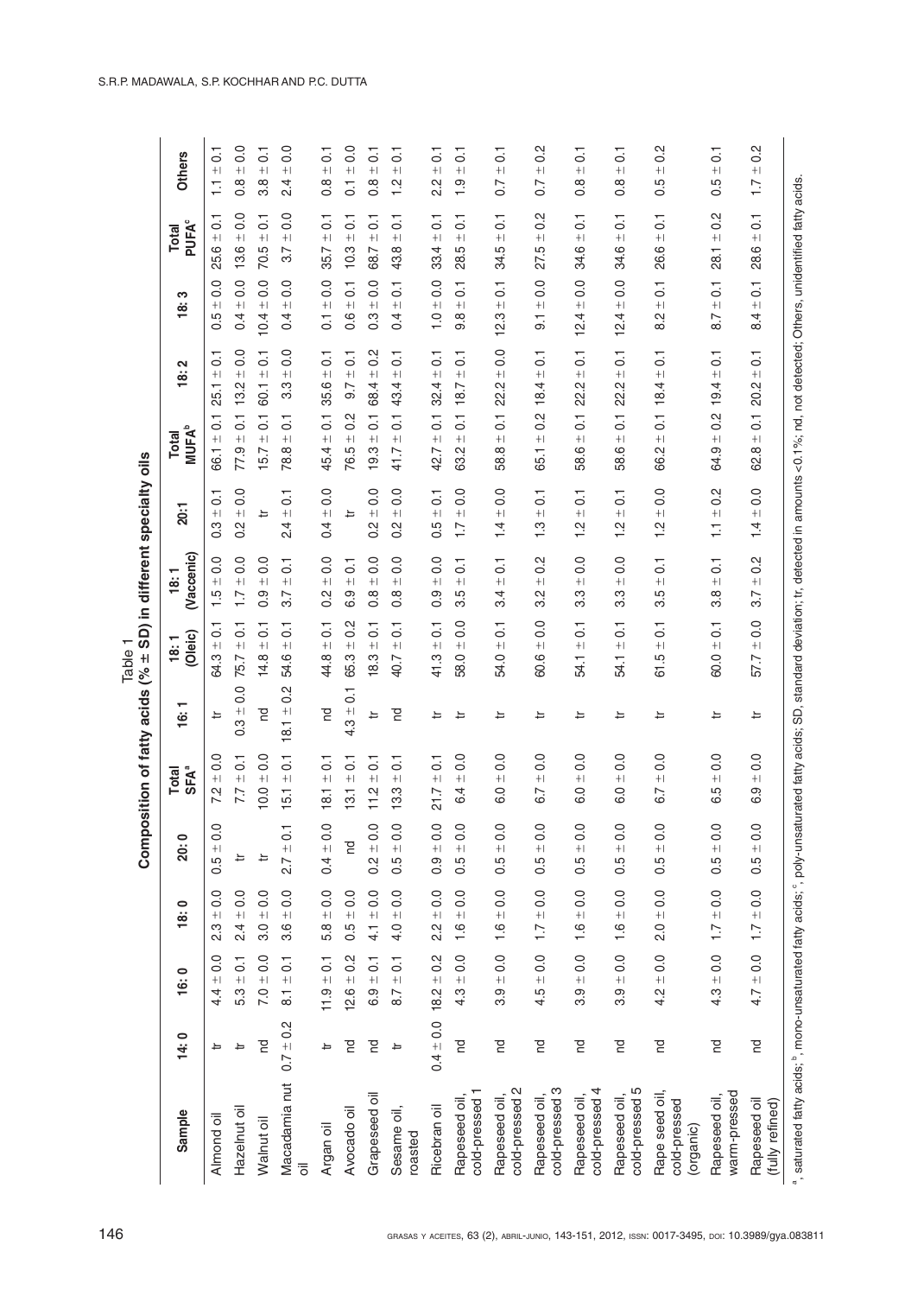| Content of tocopherois (Tp) and tocotrienois (Tt <sub>3</sub> ) (ug/g oil) in different specialty oils |                       |                                    |                      |                       |                                    |                       |                |
|--------------------------------------------------------------------------------------------------------|-----------------------|------------------------------------|----------------------|-----------------------|------------------------------------|-----------------------|----------------|
| <b>Sample</b>                                                                                          | $\alpha$ -Tp $\pm$ SD | $\alpha$ -Tt <sub>3</sub> $\pm$ SD | $\beta$ -Tp $\pm$ SD | $\gamma$ -Tp $\pm$ SD | $\gamma$ -Tp <sub>3</sub> $\pm$ SD | $\delta$ -Tp $\pm$ SD | Total $\pm$ SD |
| Almond oil                                                                                             | $174 \pm 5$           | nd                                 | $16 \pm 6$           | $57 \pm 6$            | tr                                 | $17 \pm 4$            | $264 \pm 21$   |
| Hazelnut oil                                                                                           | $87 \pm 3$            | $28 \pm 2$                         | nd                   | nd                    | nd                                 | nd                    | $115 \pm 5$    |
| Walnut oil                                                                                             | $71 \pm 2$            | nd                                 | nd                   | $259 \pm 19$          | nd                                 | $43 \pm 2$            | $373 \pm 12$   |
| Mac. nut oil                                                                                           | $8 \pm 0$             | $20 \pm 1$                         | nd                   | $15 \pm 0$            | tr                                 | $11 \pm 1$            | $54 \pm 2$     |
| Argan oil                                                                                              | $90 \pm 3$            | nd                                 | nd                   | $463 \pm 20$          | nd                                 | $71 \pm 6$            | $624 \pm 29$   |
| Avocado oil                                                                                            | $89 \pm 2$            | nd                                 | $8 \pm 1$            | $38 \pm 2$            | nd                                 | $14 \pm 3$            | $149 \pm 8$    |
| Grapeseed oil                                                                                          | $216 \pm 3$           | $137 \pm 5$                        | nd                   | $111 \pm 8$           | 191 $\pm$ 9                        | nd                    | $655 \pm 25$   |
| Sesame oil, roasted                                                                                    | $251 \pm 8$           | nd                                 | nd                   | $521 \pm 22$          | nd                                 | nd                    | $772 \pm 30$   |
| Ricebran oil                                                                                           | $108 \pm 2$           | $63 \pm 3$                         | nd                   | $112 \pm 3$           | $284 \pm 13$                       | nd                    | $567 \pm 21$   |
| Rapeseed oil,<br>cold-pressed 1                                                                        | $211 \pm 6$           | nd                                 | nd                   | $396 \pm 10$          | nd                                 | tr                    | $607 \pm 16$   |
| Rapeseed oil,<br>cold-pressed 2                                                                        | $153 \pm 6$           | nd                                 | nd                   | $469 \pm 14$          | nd                                 | tr                    | $622 \pm 20$   |
| Rapeseed oil,<br>cold-pressed 3                                                                        | $239 \pm 6$           | nd                                 | nd                   | $474 \pm 12$          | nd                                 | tr                    | $713 \pm 18$   |
| Rapeseed oil,<br>cold-pressed 4                                                                        | $213 \pm 2$           | nd                                 | nd                   | $433 \pm 3$           | nd                                 | tr                    | $646 \pm 5$    |
| Rapeseed oil,<br>cold-pressed 5                                                                        | $181 \pm 6$           | nd                                 | nd                   | $460 \pm 5$           | nd                                 | tr                    | $641 \pm 11$   |
| Rapeseed oil,<br>cold-pressed<br>(organic)                                                             | $245 \pm 3$           | nd                                 | nd                   | $399 \pm 13$          | nd                                 | tr                    | $644 \pm 16$   |
| Rapeseed oil,<br>warm-pressed                                                                          | $255 \pm 3$           | nd                                 | nd                   | $467 \pm 8$           | nd                                 | tr                    | $722 \pm 11$   |
| Rapeseed oil<br>(fully refined)                                                                        | $256 \pm 4$           | nd                                 | nd                   | $433 \pm 9$           | nd                                 | tr                    | $689 \pm 13$   |

Table 2  $\cdots$   $\cdots$   $\cdots$ **Content of tocopherols (Tp) and tocotrienols (Tt3) (**µ**g/g oil) in different specialty oils**

SD, standard deviation; tr, detected in amounts <0.5 µg/g oil; nd, not detected.

Crews *et al.* (2005) observed  $\alpha$ -Tp in different varieties of hazelnut oil varying in the range of 314- 548 µg/g except for one Italian variety which had 118 µg/g. A lower level, such as 94 µg/g, has been reported by Parcerisa *et al.* (1998) and it was comparable to the 87 µg/g observed in our study.

The level of  $\gamma$ -Tp in the rapeseed oil samples was generally higher (396 -474  $\mu$ g/g oil) compared with other oils except for argan and sesame oil samples which contained 463 and  $521 \mu g/g$  oil, respectively. The highest level of  $\alpha$ -Tp was observed in fully refined and warm pressed rapeseed oil samples followed by the organic cold pressed rapeseed oil sample. The high total Tp observed in the warm pressed sample may suggest better extraction of the tocopherols from the structural components of seeds (Falk and Munné-Bosch, 2010). Alpha and  $\gamma$ -Tp in rapeseed oil samples were comparable with the published data (Koski *et al.*, 2002, Schwartz *et al.*, 2008). In the latter study, it was shown that organic rapeseed oil had a generally lower content of  $\alpha$ -Tp but slightly higher level of  $\gamma$ -Tp, compared with refined and cold pressed rapeseed oils.

#### **3.3. Sterol content**

The content and composition of sterols in different specialty oil samples are presented in Table 3. The total sterol content of the oil samples varied in a range between 889-6204 µg/g oil, except for the rice bran oil. The predominant sterol was b-sitosterol followed by other common desmethyl sterols such as campe-, stigma- and  $\Delta$ 5-avenasterol in all the samples except in argan oil. Individual as well as total sterol contents in hazelnut oil were in good agreement with the published data (Crews *et al.*, 2005). A rather similar sterol profile was found in the avocado oil sample but the total sterol content was twice the amount observed in nut oils.

Argan oil showed a characteristically different sterol profile compared to all the other oil samples. The major sterols identified were schottenol which represents 51% and spinasterol with 46% of the total identified sterols. The observed sterol profile of argan oil was comparable with the data published by Khallouki *et al.* (2003). However, the content of each type of sterol observed in our study was much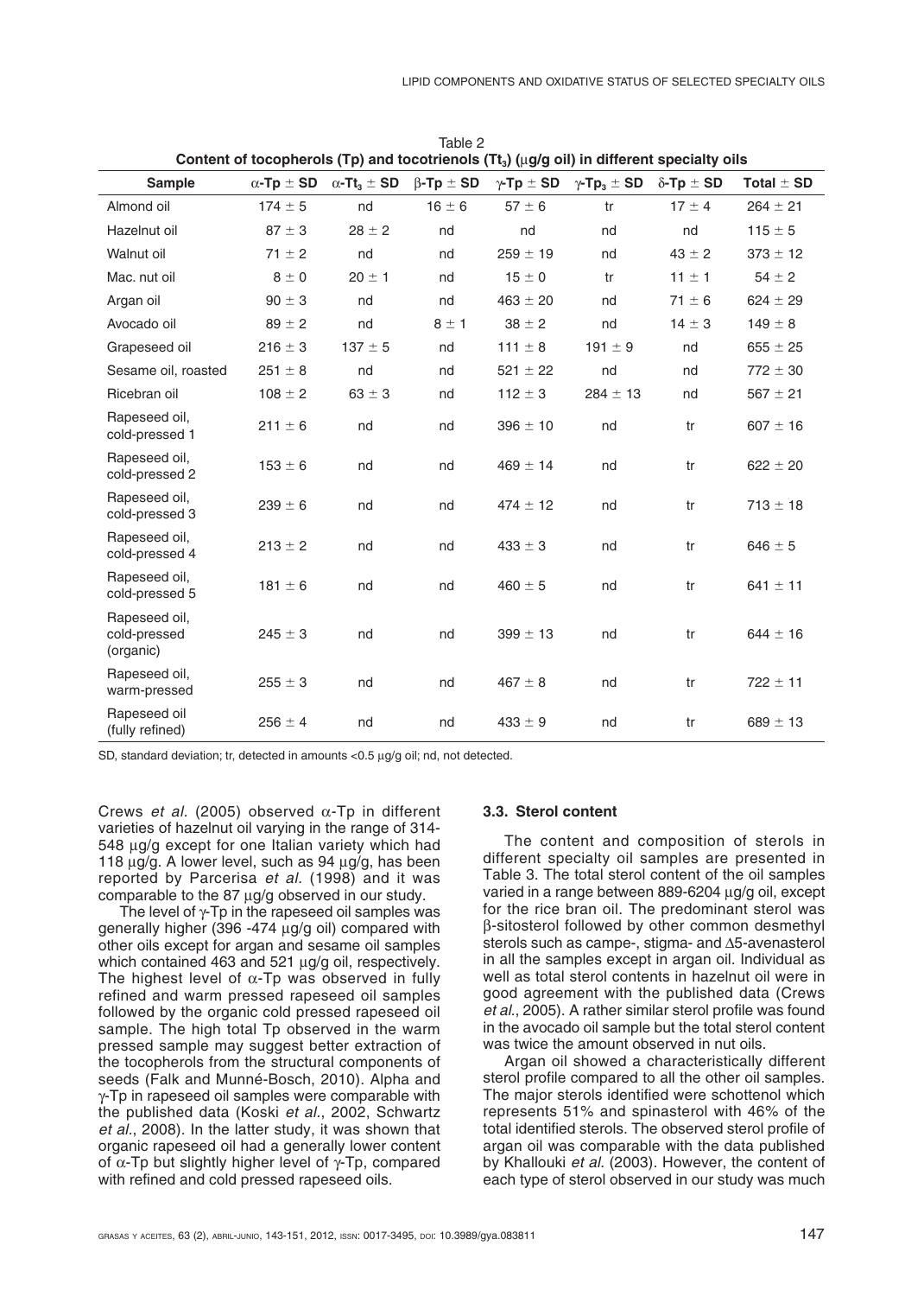|                                            |                                             | Content (ug sterols/g oil                                                                                                                                                                                                                                                                           |                                         | Table 3<br>) and composition (%)'                                                                                                                           | of different sterols in different specialty oils  |                                             |                               |                                                              |                                 |
|--------------------------------------------|---------------------------------------------|-----------------------------------------------------------------------------------------------------------------------------------------------------------------------------------------------------------------------------------------------------------------------------------------------------|-----------------------------------------|-------------------------------------------------------------------------------------------------------------------------------------------------------------|---------------------------------------------------|---------------------------------------------|-------------------------------|--------------------------------------------------------------|---------------------------------|
| Sample                                     | <b>Brassica<sup>a</sup></b><br>$\pm$ SD (%) | $\pm$ SD (%)<br>Campe <sup>b</sup>                                                                                                                                                                                                                                                                  | $=$ SD (%)<br>Stigma <sup>c</sup>       | SD (%)<br>$\beta$ -Sito <sup>d</sup><br>$+1$                                                                                                                | ∆5-Avena°<br>SD (%)<br>$\ddot{\pm}$               | Cholesterol<br>SD (%)<br>$+1$               | Total ID<br><u>င်</u><br>$+1$ | <b>Total UN</b><br>9S                                        | <b>Total sterol</b><br><u>ဌ</u> |
| Almond oil                                 | $\pm$                                       | $134 \pm 64$ (16.7)                                                                                                                                                                                                                                                                                 | 3(6.9)<br>55 ±                          | 580 $\pm$ 23 (72.4)                                                                                                                                         | 6(4.0)<br>$+1$<br>32                              | P                                           | 75<br>$\frac{+}{801}$         | 27<br>$+$<br>421                                             | 58<br>$+1$<br>1222              |
| Hazelnut oil                               | pq                                          | $44 \pm 1(5.5)$                                                                                                                                                                                                                                                                                     | 0(1.3)<br>$\frac{+}{0}$                 | 681 $\pm$ 9 (85.3)                                                                                                                                          | $\pm$ 1 (7.9)<br>8                                | P                                           | Ξ<br>$-1867$                  | $\overline{\phantom{0}}$<br>$\qquad \qquad + \, \lvert$<br>5 | Ξ<br>$-588$                     |
| Walnut oil                                 | pq                                          | $68 \pm 1 (5.0)$                                                                                                                                                                                                                                                                                    | 1(0.7)<br>$+$<br>$\infty$               | ± 12(88.0)<br>1191                                                                                                                                          | 10(6.3)<br>86                                     | P                                           | $\frac{1}{2}$<br>$1354 +$     | 4<br>$+1$<br>298                                             | Ξ<br>$1652 +$                   |
| Mac. nut oil                               | Pu                                          | $116 \pm 2(7.0)$                                                                                                                                                                                                                                                                                    | 1(1.3)<br>$\frac{+1}{2}$                | $+40(82.0)$<br>1353                                                                                                                                         | $160 \pm 9(9.7)$                                  | PS                                          | 47<br>$+1$<br>1651            | $\frac{3}{5}$<br>$189 +$                                     | 80<br>1840 ±                    |
| Argan oil <sup>f</sup>                     | pq                                          | pa                                                                                                                                                                                                                                                                                                  | p                                       | pd                                                                                                                                                          | pq                                                | pq                                          | $31^{\circ}$<br>$+1$<br>1217  | 8<br>$+1$<br>447                                             | 103<br>$+1$<br>1664             |
| Avocado oil                                | pq                                          | $187 \pm 6(5.5)$                                                                                                                                                                                                                                                                                    | 0(0.2)<br>$\qquad \qquad + \,$<br>L     | ± 58(88.1)<br>3023                                                                                                                                          | $-6(6.2)$<br>215                                  | PS                                          | 20<br>$\frac{1}{2}$<br>3432   | 23<br>$+1$<br>010                                            | 22<br>4342 ±                    |
| Grapeseed oil                              | $9 = 0 (0.5)$                               | $184 \pm 7(10.3)$                                                                                                                                                                                                                                                                                   | 6(9.2)<br>$\bf + $<br>164               | 20 (74.9)<br>$+1$<br>1336                                                                                                                                   | 7(5.1)<br>$+1$<br>51                              | pq                                          | 57<br>$+$<br>1784             | 27<br>$+1$<br>881                                            | $\overline{0}$<br>$+1$<br>2665  |
| Sesame oil,<br>Roasted                     | ≒                                           | $916 \pm 15 (18.2)$                                                                                                                                                                                                                                                                                 | 5(7.1)<br>$+$<br>355                    | 38 (66.5)<br>$+1$<br>3337                                                                                                                                   | $-8(8.2)$<br>413                                  | p                                           | 86<br>$+1$<br>5021            | 88<br>$+1$<br>1183                                           | 46<br>$+1$<br>6204              |
| Ricebran oil                               | $14 \pm 0$ (0.2)                            | $1448 \pm 23(19.7)$                                                                                                                                                                                                                                                                                 | 13(12.9)<br>$943 +$                     | ± 78(60.6)<br>4449                                                                                                                                          | ± 16(6.6)<br>487                                  | g                                           | ± 127<br>7341                 | ± 109<br>7765                                                | 161<br>$+1$<br>15106            |
| cold-pressed1<br>Rapeseed oil,             | 9(9.7)<br>$+1$<br>537                       | $2155 \pm 41$ (38.8)                                                                                                                                                                                                                                                                                | 2(0.2)<br>$+1$<br>$\frac{3}{2}$         | 34 (44.1)<br>$+1$<br>2451                                                                                                                                   | 5(6.9)<br>$+1$<br>382                             | (0.3)<br>$\overline{ }$<br>$+1$<br><u>ဂ</u> | 56<br>$+1$<br>5557            | $\infty$<br>$+1$<br>140                                      | 94<br>$+1$<br>5697              |
| cold-pressed 2<br>Rapeseed oil             | $282 \pm 15(9.0)$                           | $1145 \pm 45 (36.7)$                                                                                                                                                                                                                                                                                | (0.3)<br>$\leftarrow$<br>$\pm$<br>တ     | 66 (47.8)<br>$+1$<br>1489                                                                                                                                   | ± 13(5.2)<br>163                                  | (1.0)<br>က<br>$\bf + $<br>82                | 131<br>$+1$<br>3120           | $\frac{1}{2}$<br>$+1$<br>147                                 | ± 143<br>3267                   |
| cold-pressed 3<br>Rapeseed oil             | $874 \pm 9(13.0)$                           | $2605 \pm 23(38.9)$                                                                                                                                                                                                                                                                                 | 1(0.4)<br>$+1$<br>25                    | 27(45.2)<br>$+$<br>3029                                                                                                                                     | (2.2)<br>$\overline{\mathsf{C}}$<br>$+1$<br>145   | 0(0.3)<br>$+1$<br>24                        | 59<br>$+$<br>6702             | $\sim$<br>$+$<br>146                                         | 127<br>$+1$<br>6848             |
| cold-pressed 4<br>Rapeseed oil,            | $532 \pm 27 (9.5)$                          | $2239 \pm 57(40.2)$                                                                                                                                                                                                                                                                                 | 5(0.4)<br>$+1$<br>23                    | ± 72(46.6)<br>2604                                                                                                                                          | $\pm 4$ (2.9)<br>164                              | 2(0.4)<br>$+1$<br>$\approx$                 | ± 162<br>5584                 | $\frac{1}{2}$<br>$+1$<br>134                                 | ±167<br>5718                    |
| cold-pressed 5<br>Rapeseed oil             | $629 \pm 11 (9.2)$                          | $2610 \pm 19$ (38.0)                                                                                                                                                                                                                                                                                | (0.2)<br>$\frac{+1}{1}$                 | 51 (46.6)<br>$+1$<br>3199                                                                                                                                   | 7(5.1)<br>$+1$<br>352                             | 4(0.9)<br>$+1$<br>65                        | 89<br>$+1$<br>6866            | ↖<br>$+1$<br>228                                             | 57<br>$+$<br>7094               |
| cold-pressed,<br>Rapeseed oil<br>(organic) | $342 \pm 13$ (6.8)                          | $2114 \pm 48$ (42.4)                                                                                                                                                                                                                                                                                | 2(0.2)<br>$+1$<br>တ                     | $2299 = 76(46.1)$                                                                                                                                           | $200 \pm 11 (4.0)$                                | $\pm$ 1 (0.5)<br>27                         | $4991 + 150$                  | $\infty$<br>$\qquad \qquad + \,$<br>173                      | ± 156<br>5164                   |
| warm-pressed<br>Rapeseed oil,              |                                             | $446 \pm 15 (10.2)$ $1647 \pm 22 (37.5)$                                                                                                                                                                                                                                                            | (0.2)<br>$\sim$<br>$+$<br>$\frac{1}{2}$ | 24 (49.3)<br>$+1$<br>2163                                                                                                                                   | (2.3)<br>$\overline{ }$<br>$+1$<br>$\overline{5}$ | (0.5)<br>$+1$<br>$\overline{\Omega}$        | 88<br>$+1$<br>4390            | ↖<br>$+1$<br>135                                             | 84<br>$+1$<br>4525              |
| Rapeseed oil<br>(fully refined)            | $750 \pm 3(10.6)$                           | $2655 \pm 43(37.7)$                                                                                                                                                                                                                                                                                 | (0.5)<br>4<br>$+$<br>38                 | $-12(47.5)$<br>3340                                                                                                                                         | (3.3)<br>$\overline{\phantom{0}}$<br>$+1$<br>229  | (0.4)<br>$\sim$<br>$+1$<br>88               | 33<br>$\pm$<br>7038           | $\frac{5}{1}$<br>$+1$<br>175                                 | 72<br>$+1$<br>7213              |
| respectively, included in total ID.        |                                             | 1, Values given in parenthesis are individual sterol as a% of total identified sterols; 8 Passicasterol; campesterol; 3, stigmasterol; 4, B-sitosterol; 1, 35-avenasterol; ID, identified sterols; UN, unidentified<br>sterols; SD, standard deviation; tr, detected in amounts < 0.5 µg/g oil; nd, |                                         | not detected; $\mathfrak{f}$ , Argan oil contained mainly stigmastadiene, spinasterol and schottenol (40 $\pm$ 1, 557 $\pm$ 15, and 620 $\pm$ 15 µg /g oil, |                                                   |                                             |                               |                                                              |                                 |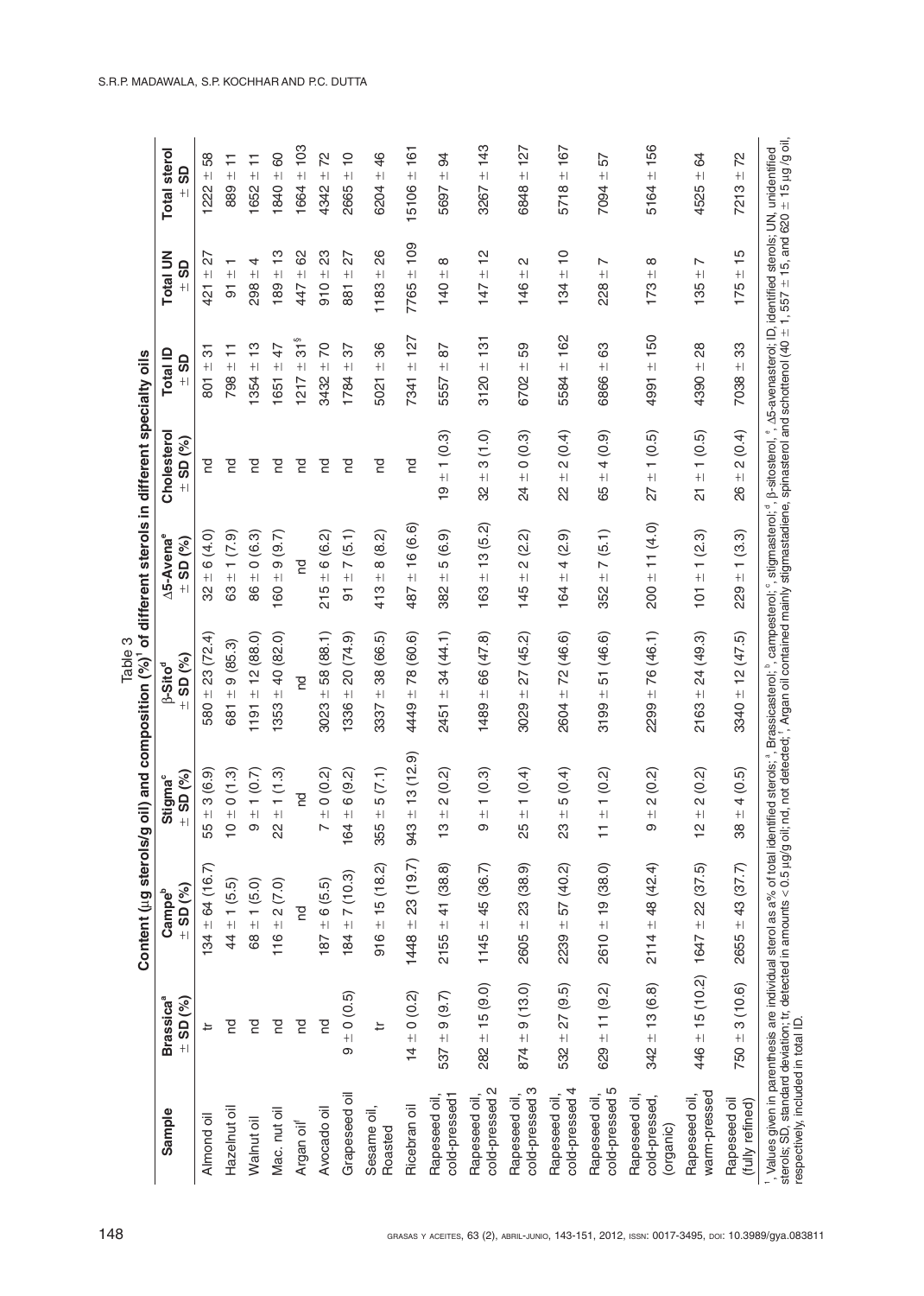lower than their values. The total sterol content of grape seed oil was in agreement with the Codex range (1999) and for Italian varieties (Crews *et al.*, 2006). Though the origin of the grape seed oil in our study is not known, the relative proportion of the individual sterols identified as% total identified were similar to the Italian varieties rather than the French and Spanish varieties analyzed in their study.

The individual and total sterol contents observed in our study for roasted sesame oil were in the range mentioned by Crews *et al.* (2006). Rice bran oil contained the highest amount of sterols in this study, which concurs with the published literature (Kochhar, 2002, Piironen *et al.*, 2000). In addition to the highest total sterol levels, a considerably high level of stigmasterol (13%) was observed in the rice bran oil sample compared with the other oil samples analyzed.

The content of sitosterol greatly varied from 1489-3340 µg/g in the rapeseed oil samples. Sitosterol was the predominant sterol (44-49%) but as an individual sterol, sitosterol was lower when compared with the other specialty oil or nut oil samples analyzed in this study (Table 3). The lower proportion of sitosterol was compensated by a higher percentage of campesterol. The brassicasterol content varied from 282-874 µg/g while it was 1145- 2655  $\mu$ g/g for campesterol, and  $\Delta$ 5-avenasterol was present in moderate levels. Despite the variation in individual sterol contents among the different rapeseed oil samples, their relative proportions remained uniform. The content of different sterols observed were in line with previously published data (Schauss, 2008; Schwartz *et al.*, 2008). The authors observed no clear relationship regarding their origin such as organic rapeseed oil or the processing method. However, the relative proportion of brassicasterol in organic rapeseed oil sample (7%) was considerably lower compared to other rapeseed oil samples. The authors also confirmed that sterol contents were roughly the same in crude and refined rapeseed oil or cold pressed organic rapeseed oils.

Variations in individual and total sterol contents in the oil can be due to genetic factors among varieties, growing and storage conditions, refining, etc., but the relative percentage composition of individual sterols generally remains similar. Some plant sterols are partly removed during industrial oil refining depending on the extent of refining conditions (Piironen *et al.*, 2000). In our study, the lowest level of  $\Delta 5$ -avenasterol (101 µg/ g oil) was observed in the warm pressed rapeseed oil sample compared with the other rapeseed oil samples and ranged from 145-382µg/ g oil. In addition, the lowest total sterol content was observed in the warm pressed rape seed oil sample, with the exception of one sample (cold pressed 2 rapeseed oil).

## **3.4. Oxidative stability**

The results of the oxidative stability tests for specialty oils are given in Table 4. The peroxide value (PV) of the different oils was in the range of 0.5-1.3 meg  $O<sub>2</sub>/kg$  oil, indicating freshly produced oils with their characteristic flavors. Peroxides are

| Oxidative status parameters of different specialty ons |                  |                |                     |                       |  |  |  |  |
|--------------------------------------------------------|------------------|----------------|---------------------|-----------------------|--|--|--|--|
| <b>Sample</b>                                          | $PV^{a}(\pm SD)$ | $AV^b(\pm SD)$ | T $V^c$ ( $\pm$ SD) | Rancimat <sup>d</sup> |  |  |  |  |
| Almond oil                                             | $1.1 \pm 0.1$    | $12.6 \pm 0.3$ | $14.8 \pm 0.2$      | 10.2                  |  |  |  |  |
| Hazelnut oil                                           | $1.1 \pm 0.0$    | $7.5 \pm 0.0$  | $9.7 \pm 0.1$       | 16.0                  |  |  |  |  |
| Walnut oil                                             | $0.9 \pm 0.0$    | $3.9 \pm 0.1$  | $5.7 \pm 0.1$       | 4.2                   |  |  |  |  |
| Macadamia nut oil                                      | $0.5 \pm 0.0$    | $0.8 \pm 0.0$  | $1.8 \pm 0.0$       | 37.0                  |  |  |  |  |
| Argan oil                                              | $1.1 \pm 0.0$    | $1.0 \pm 0.0$  | $3.2 \pm 0.1$       | 27.6                  |  |  |  |  |
| Avocado oil                                            | $1.2 \pm 0.1$    | $1.2 \pm 0.1$  | $3.6 \pm 0.3$       | 16.9                  |  |  |  |  |
| Grapeseed oil                                          | $1.0 \pm 0.0$    | $15.5 \pm 0.1$ | $17.5 \pm 0.1$      | 8.9                   |  |  |  |  |
| Sesame oil (roasted)                                   | $0.6 \pm 0.0$    | $10.9 \pm 0.1$ | $12.1 \pm 0.1$      | 18.0                  |  |  |  |  |
| Rice bran oil                                          | $1.1 \pm 0.1$    | $4.2 \pm 0.0$  | $6.4 \pm 0.1$       | 18.7                  |  |  |  |  |
| Rapeseed oil, cold-pressed 1                           | $1.0 \pm 0.0$    | $1.2 \pm 0.1$  | $3.2 \pm 0.1$       |                       |  |  |  |  |
| Rapeseed oil, cold-pressed 2                           | $1.1 \pm 0.0$    | $1.6 \pm 0.0$  | $3.8 \pm 0.1$       |                       |  |  |  |  |
| Rapeseed oil, cold-pressed 3                           | $1.3 \pm 0.1$    | $0.5 \pm 0.0$  | $3.1 \pm 0.2$       |                       |  |  |  |  |
| Rapeseed oil, cold-pressed 4                           | $1.1 \pm 0.0$    | $0.7 \pm 0.1$  | $2.9 \pm 0.1$       |                       |  |  |  |  |
| Rapeseed oil, cold-pressed 5                           | $1.0 \pm 0.0$    | $2.1 \pm 0.1$  | $4.1 \pm 0.1$       |                       |  |  |  |  |
| Rapeseed oil, cold-pressed (organic)                   | $1.1 \pm 0.0$    | $1.2 \pm 0.1$  | $3.4 \pm 0.1$       |                       |  |  |  |  |
| Rapeseed oil, warm-pressed                             | $1.2 \pm 0.0$    | $1.8 \pm 0.0$  | $4.2 \pm 0.1$       |                       |  |  |  |  |
| Rapeseed oil (fully refined)                           | $1.1 \pm 0.1$    | $1.7 \pm 0.1$  | $3.9 \pm 0.1$       |                       |  |  |  |  |

Table 4 **Oxidative status parameters of different specialty oils**

<sup>a</sup> PV, Peroxide value (mEq O<sub>2</sub>/kg oil); <sup>b</sup>AV, Anisidine value; °TV,Totox value = 2 (Peroxide value) + (Anisidine value); <sup>d</sup>, Rancimat value (hours) at 100°C; SD, standard deviation.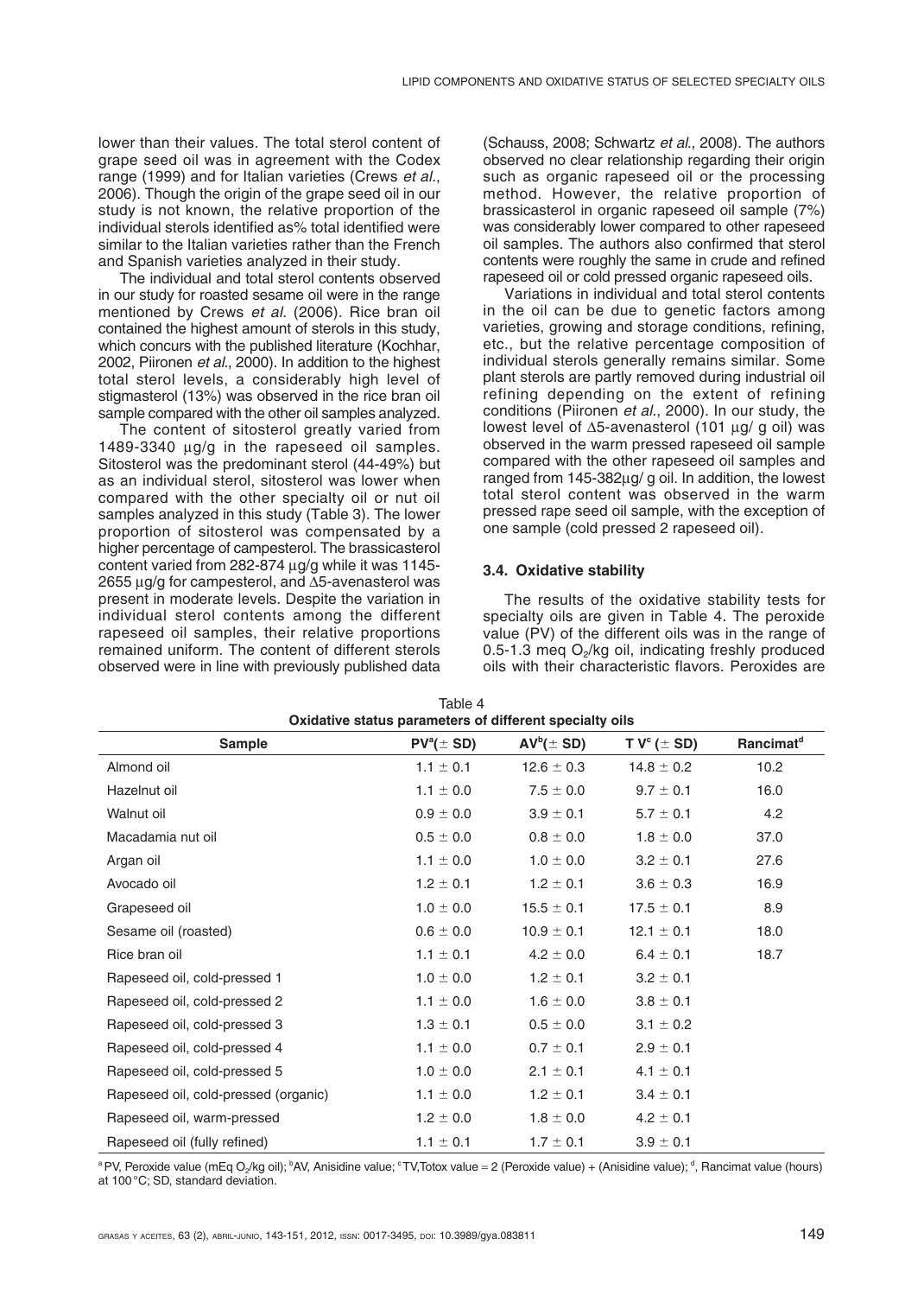formed during early/initial stages of oil oxidation, and the PV was very low in all the oil samples, compared with the values of the Codex standard for vegetable oils (1999). Secondary oxidation products in the oils such as high molecular weight saturated and unsaturated carbonyl compounds were measured as anisidine value (AV), and were in the range of 0.5-15.5 for all the analyzed sam ples. The totox value (TV), a measurement of the total oxidation status of oil, was calculated as  $2 \times PV + AV$  and ranged from 1.9-17.5. Secondary oxidation products, measured as AV and TV, were considerably higher in the oil samples from grape seed, almond and roasted sesame. However, underlying reasons could not be explained from the lipid composition without accurate background information on the samples. There were no remarkable differences in the lipid oxidation parameters tested for different rapeseed oil samples. The PV values in differently processed rapeseed oils were considerably lower than previously published results from cold pressed rapeseed samples in Finland (Pekkarinen *et al.*, 1998; Koski *et al.*, 2002).

Rancimat induction time at 100 °C varied from 4.2-37 hours in the specialty oil samples, except for the rapeseed oils. Among the oils tested, walnut oil was the least heat stable oil. On the other hand, macadamia nut oil was the most stable oil followed by argan, rice bran and roasted sesame oil. The relatively high stability of rice bran oil is most likely due to the combined effect of oryzanol, phytosterols, squalene, tocopherols and tocotrienols; while the stability of roasted sesame oil is due to the high antioxidant activity of sesamol formed from sesamolin during roasting and the high level of the potent antioxidant y-tocopherol (Kochhar, 2002).

According to Savage *et al.* (1999), who did a study on walnut oil, Rancimat value had a negative correlation with 18:2, 20:1, and 18:1n-9 contents but 18:3 did not show a strong relationship with Rancimat value. Similarly, macadamia nut oil, which contained only 3.7% PUFA, showed high oxidative stability despite low levels of tocopherols and tocotrienols. This can be a reason for the comparatively lower Rancimat value of walnut oil than grape seed oil even though they had close levels of total PUFA, MUFA and SFA. Miraliakbari and Shahidi (2008) also noted walnut oil as the least stable and most unsaturated while almond and hazelnut exhibited intermediate stability in a study on the oxidative stability of tree nut oils. Also, grape seed oil contained 216  $\mu$ g/g  $\alpha$ -tocopherol compared to walnut oil which contained only 71 µg/g oil.

Rice bran and argan oil showed comparable fatty acid profiles although argan oil showed a comparatively higher stability against heat induced oxidation. On the other hand, argan, rice bran and toasted sesame oil, which had moderate levels of PUFA (33-44%) and MUFA (42-45%), showed comparatively higher Rancimat values. It appears that the association of high levels of tocopherols (especially γ- and δ-, above 400 µg) with some unknown minor potent components might contribute significantly towards the high oxidative stability of argan oil, which warrants further investigation.

# **4. CONCLUSIONS**

This paper adds to and updates the available compositional data for several commercially available specialty oils along with some cold pressed and organic cold pressed rapeseed oils. It seems that the oxidative stability of many specialty oils tested in our study was affected mainly by their fatty acid profiles and tocopherol and tocotrienol contents of the oil. The different specialty oils tested showed unique profiles and vary among each other in fatty acid, tocol and sterol profiles. Macadamia nut oil was found to be the most stable oil followed by argan oil: while walnut oil was the least stable among all the oils examined. It is thought that the high oxidative stability of argan oil is probably due to the combined effect of potent tocopherols ( $γ$ - and  $δ$ -) and other potent antioxidative components. Rapeseed oil represents one of the major oils which is naturally rich in tocopherols and sterols with a unique fatty acid composition (with good ratio of ω-6 and ω-3 fatty acid, 2:1). There were no clear differences among the different commercially available brands of cold pressed, organically produced cold pressed, warm pressed or refined (general purpose) rapeseed oils.

## **ACKNOWLEDGEMENTS**

We would like to thank Dr. Kumari Ubhayasekera at Food Chemistry Lab, SLU, for technical support during laboratory analysis.

# **REFERENCES**

- AbidiS L. 2003. Tocol derived minor components in selected plant seed oils. *J. Am. Oil Chem. Soc.* **80***,* 327-333.
- Azadmard-Damirchi S, Dutta P C. 2008. Stability of minor lipid components with emphasis on phytosterols during chemical interesterification of a blend of refined olive oil and palm stearin. *J. Am. Oil Chem. Soc.* **85**, 13-21.
- Charrouf Z, Guillaume D. 2008. Argan oil: Occurrence, composition and impact on human health. *Eu. J. Lipid Sci. Technol*. **110***,* 632-636.
- Codex Alimentarius. 2001.Codex standard for named vegetable oils (CODEX-STAN 210-1999), **8**, 11-25.
- Crews C, Hough P, Godward J, BreretonP, Lees M, Guiet S, Winkelmann W. 2005. Study of the main constituents of some authentic hazelnut oils. *J. Agric. Food Chem*. **53,** 4843-4852.
- Crews C, Hough P, Godward J, Brereton P, Lees M, Guiet S, Winkelmann W. 2005. Study of the main constituents of some authentic walnut oils. *J. Agric. Food Chem*. **53,** 4853-4860.
- Crews C, Hough P, Brereton P, Godward J, Lees M, Guiet S, Winkelmann W. 2006. Quantitation of the main constituents of some authentic sesame seed oils of different origin. *J. Agric. Food Chem*. **54***,* 6266-6270.